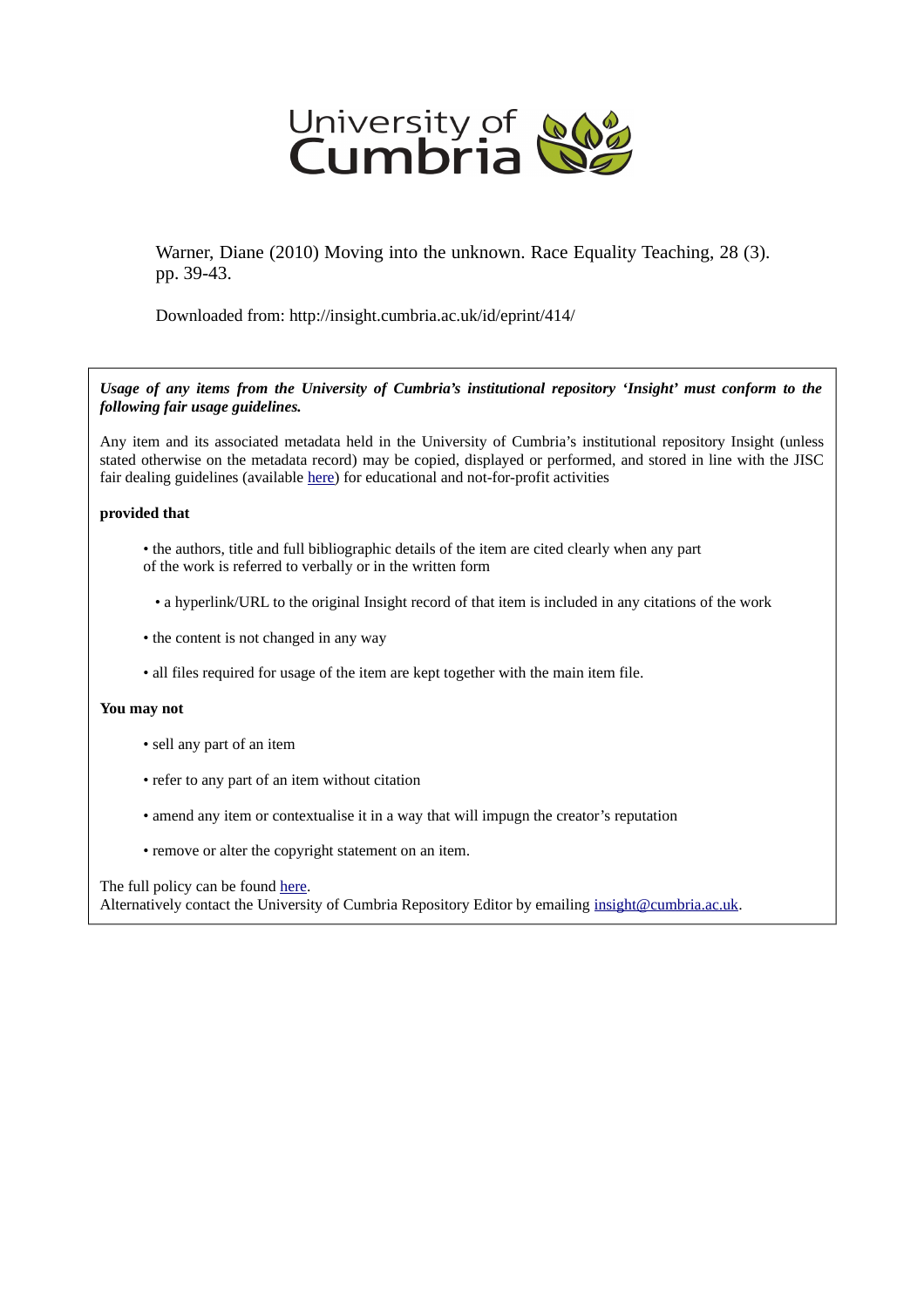# Moving into the Unknown Diane Warner

When it came to choosing children's racially diverse books, white student teachers revealed their inadequate understanding about ethnic and cultural diversity. The research described in this article sprang from my work as a lecturer in Primary Initial Teacher Education. Over three years of marking a particular First Year assignment I noticed a recurring trend which seemed worrying. The assignment required students to choose a children's book on which to plan and explore appropriate classroom approaches. Among the cute animal stories, humorous escapades of hapless children and improbable monsters and aliens, there was a significant absence of racially diverse books.

Pilot data of 100 Year One assignments showed that just three people chose a racially diverse book. This strongly indicated a far larger issue: an apparent barrier caused by the lack of ethnic and cultural awareness among the students.

I use the term 'racially diverse children's books' to mean texts which include characters which are black, from other minority ethnic and marginalised groups in the UK, from Europe and the rest of the World. If the book was non-fiction or an anthology of poetry it needed to make significant reference to such people. A racially diverse book recognises cultural diversity in societies but is also underpinned by the social justice stance of antiracism (see Klein, 1993). This is more overt in texts such as the work of British Caribbean poets John Agard and Benjamin Zephaniah, who write for children.

By presenting and following the adventures of their characters, racially diverse books strive towards an equality not yet recognised in societies where the powerful sustain a social hierarchy to maintain systems of inequality for economic and other purposes. Such books, like anti-sexist and disability-challenging texts, assume an educative, challenging and

representational role. They should naturally be part of a student teacher's repertoire to be used in both discrete – to teach about difference and racism for example – and seamless ways, where black people are shown as characters in everyday life, not as exceptions.

The study found that the new white student teachers at my nearly all-white institution, automatically chose books for use in the primary classroom which reflected their own cultural and ethnic perceptions and views, thus portraying 'white privilege' assumptions and values (Dyer, 2000; Frankenberg, 2000; Solomon *et al*, 2005). They did not recognise the dangers of representing a wholly white world to their pupils in the choice of books they made, which is essentially inaccurate, misleading and misinformed.

## **Research question and aims**

A total of 50 students took part in either a survey or semi-structured interviews. They were mainly 18 to 20 year-olds entering university from the known world of home, community, school and friends, although there were a few mature students. All came from communities and attended primary and secondary schools where less than 10 per cent of the population were from black and minority ethnic groups. The research aimed to discover some reasons and thinking behind their monocultural approach and asked the question: *How far does the cultural position of beginning student teachers affect the way they perceive racially diverse books for children?*

#### **Segregated society, segregated students**

The notion of contemporary Britain as an ethnically-divided society is understood by theorists (for example Parekh, 2000 and 2004; Gilroy 1987 and 2000) as an unfortunate given,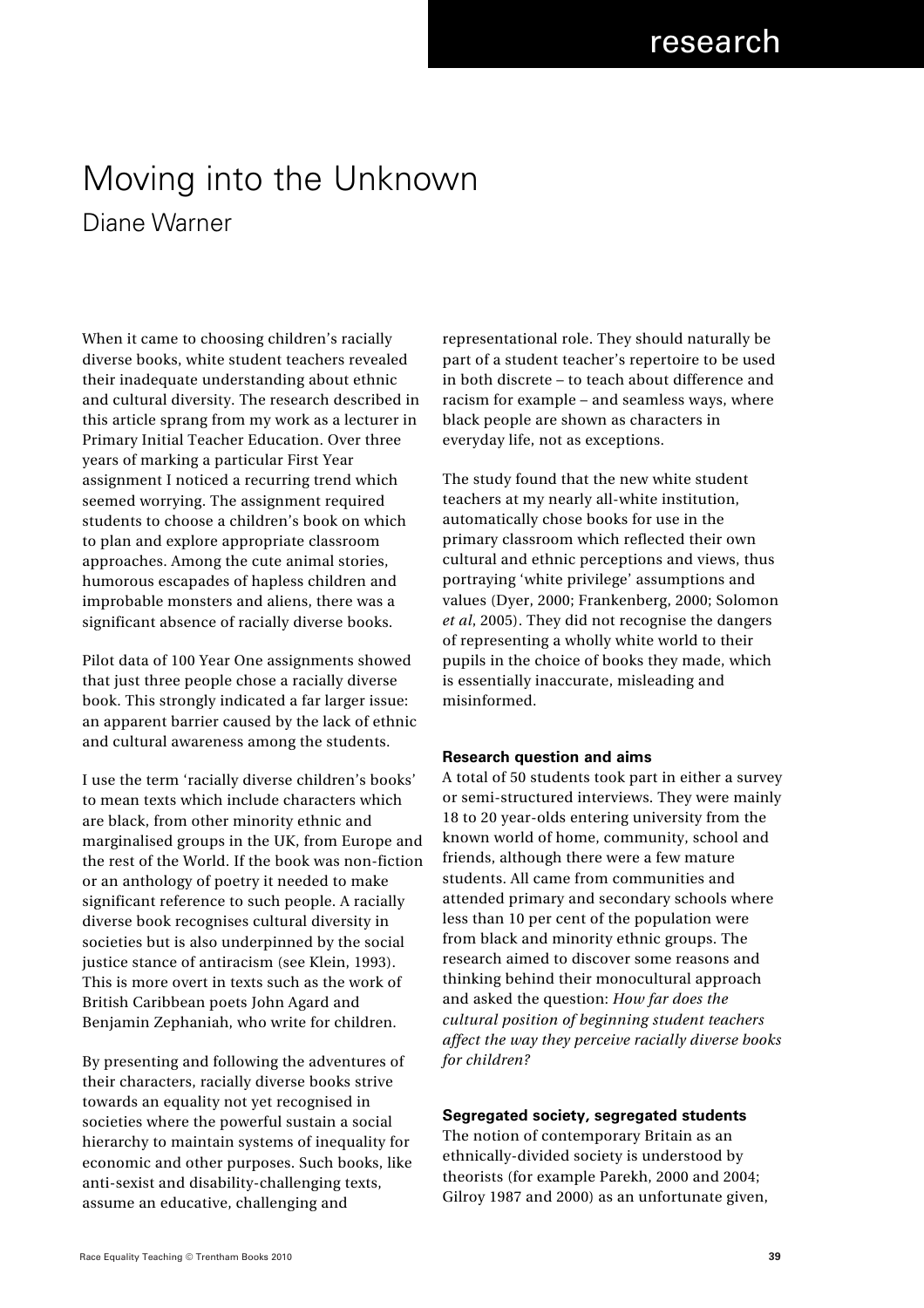premised on the economic migration of the poorest people. These largely come from the former colonies of the Caribbean and Indian sub-continent, African nations and more recently from the European Union. Parekh argues that modern Britain's divisions have resulted from a negative class and racial history, leaving a legacy of unease and suspicion at best and overt racism at worst, despite decades of social and educational policies, antiracist initiatives and now the whole 'inclusion' enterprise.

The students in my research had been segregated from ethnic minority people before they arrived at university and had chosen an institution where 92 per cent are British-White [2007-8 figures]. They are entrenched in what Ambe (2006) describes as 'deep-rooted, old patterns' (p.693).

King (2004) draws on this theory of separateness and applies it to ITE, suggesting that the separate lives of white student teachers from their minority ethnic pupils means they are unable to relate to and teach them adequately. This cultural distance, entrenched by being part of the dominant culture, directly affects their actions and approaches. What she calls 'dysconcious racism' is double-edged: it identifies parameters around cultural and ethnic knowledge and understanding, while allowing the person to feel inclusive and celebratory of other cultures. King asserts that their lives and deeper attitudes remain untouched.

Dysconsciouness is an uncritical habit of mind (includes perceptions, attitudes, assumptions and beliefs) that justifies inequity and exploitation by accepting the existing order of things as given ... is a form of racism that tacitly accepts dominant white norms and privileges. (King, 2004, p.73)

Dysconscious racism also has the effect of devaluing minority ethnic 'others' because at its heart is the desire to retain a self-identity formed by one's cultural past.

# **Developing pedagogy and student teacher thinking**

Research has found that ideas of pedagogic practice which incorporates equity and social inclusion is considered of high value among white student teachers – but it comes with an ironic twist. Causey *et al* (1999) note how this desire for 'absolute democracy' runs alongside an 'optimistic individualism', where refrains such as 'kids are kids, regardless of their background' act as filters which deny children cultural and social opportunities in school. This type of 'egalitarian' stance results, according to Allard and Santoro (2007), from a position in the hegemonic centre, blinding people to how those outside 'dominant discourses [are] marginalized through curricula, pedagogies and assessment practices' (p.117). Being white in the UK situates these students in a structurally-advantaged and race privileged position (Solomon *et al*, 2005) and leads to a 'colour-blindness', which according to Gaine (2005), involves not only failure to acknowledge colour and ethnicity but an uncertainty about how to notice it.

# **Interviews**

The main method of data collection came from in-depth interviews of six first-year students, two of whom were in their 30s. They were all white, of UK heritage and all stated that they had very little awareness of diversity. All had lived in white towns or the white part of a multiracial town and had attended white middle-class schools, two of which had a tiny proportion of minority ethnic pupils with professional parents. At the time of interviewing, the students had carried out all of their teaching practices in white schools within a 30-mile radius of the University. All had chosen books where the protagonist and the other characters were white for the assignment.

# **'Cultural disawareness'**

The notion of 'separateness' which emerged in the research formed into an image of a 'gap' in their thinking, attitudes towards and perceptions of racially diverse issues. This gap (Fig.1) is a vacant space of culturally knowing about themselves or others, created by factors such as social and family background,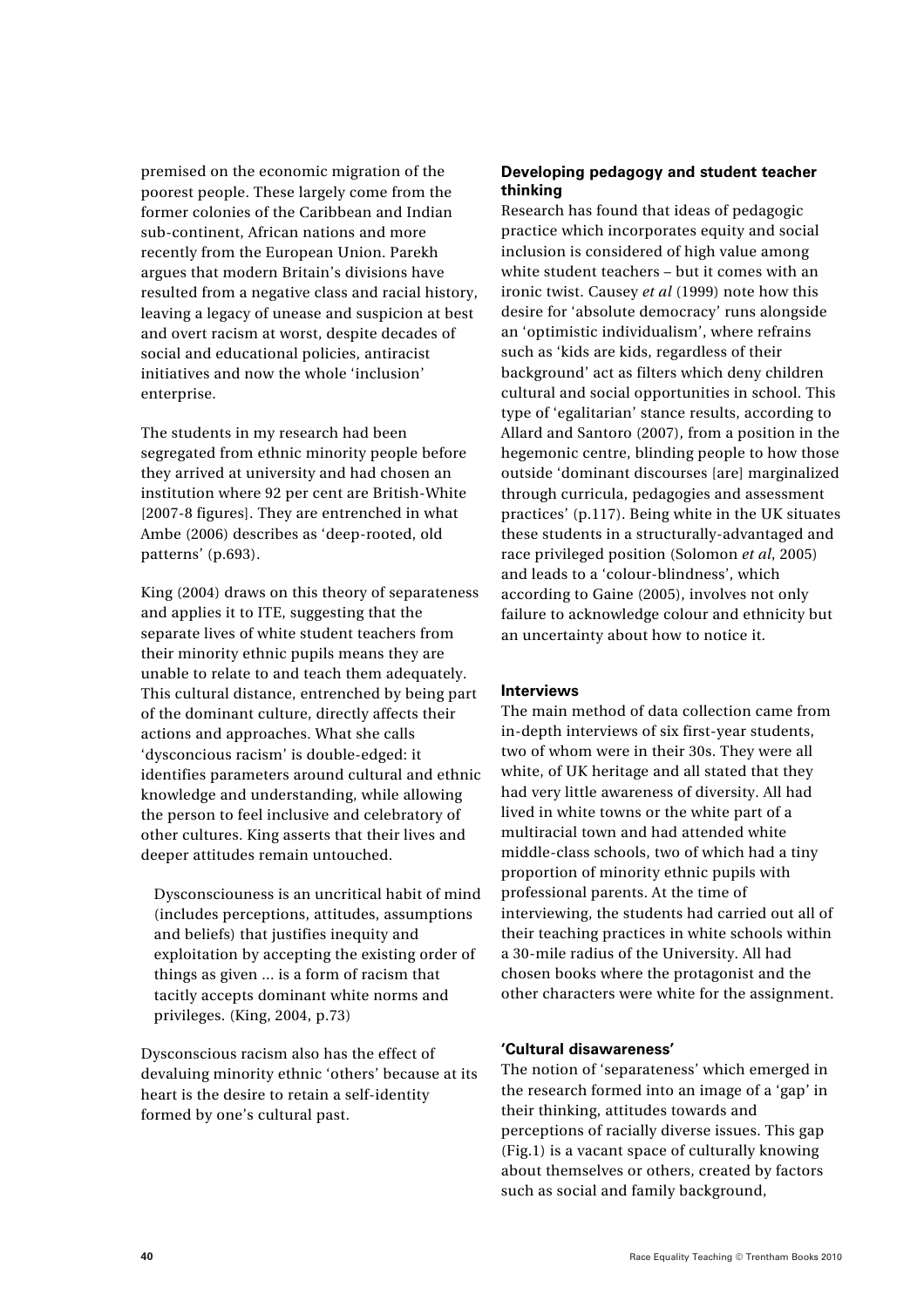influences from their own schooling and their experiences of books and reading. To understand the gap I developed the concept of 'cultural disawareness' – a state in which people do not discern or engage with issues of racial diversity. It is not necessarily conscious or calculated but occurs automatically, in a preconditioned manner.



This cultural disawareness was evident in the survey findings too. They revealed that 62 per cent had never heard of any of the listed wellknown authors or books concerning multiethnic issues, including Benjamin Zephaniah, Anita Desai and Salman Rushdie's *Haroun and the Sea of Stories.*

The survey showed that half the respondents chose their book as a result of family influences and childhood reading. Interviewee Jessica remembered the nursery rhymes sung by her mother and grandmother, in turn learned from her great-grandmother. Her book choice was linked to family in a particularly poignant way. She chose *Can't You Sleep Little Bear?* (Waddell, 1988).

**Jessica**: I had it as a child which was the main reason I chose it … My Mum used to read it to me … I think it stuck out more, reading it with my Mum…

**Interviewer**: Why was that? What difference did your Mum make?

**Jessica**: I think mainly it was ... like the Big Bear and Little Bear relationship, so ... I just lived with my Mum ... yeh. I think it did help me out a lot when I was little … It was very much just me and my Mum on our own; like I've got other family, but we don't live near them, so I think that did ... you know ... make it [the text] stick out.

Not one of their childhood reading memories included a racially diverse book. Even Will, a mature student and part-Ukrainian who was born in the UK, read English versions of traditional tales at home and keenly remembers early school readers such as *Topsy and Tim* and *Janet and John*. He was not aware of any diverse literature in those formative years.

…growing up in terms of books … I wasn't aware of anybody [non-white] … the only person that I can think of that wasn't white European was Man Friday [in *Robinson Crusoe*].

All the interviewees professed their lack of knowledge and understanding of cultures other than their own. Jim, who had read fantasy books since early childhood, acknowledged this influenced his book choice for the assignment. He said: 'I would go straight to fantasy books for kids … I played it safe and chose one I knew would work'. He also showed recognition of his cultural limitations: 'It comes down to exposure to different texts.'

Their own schooling was influential too. Jeanie moved to a multiracial school from an all white, small village school, when she was ten:

I was surprised and the culture shock was … well, I'd never seen anybody of a different colour; you just knew people in the village. You didn't even think there was an outside world.

However it was the students' training placements in school which exacerbated their earlier influences. Feeling inadequate and unconfident as new student teachers, they reverted to the known and 'safe' and were happy to be led by the teacher. All reported using texts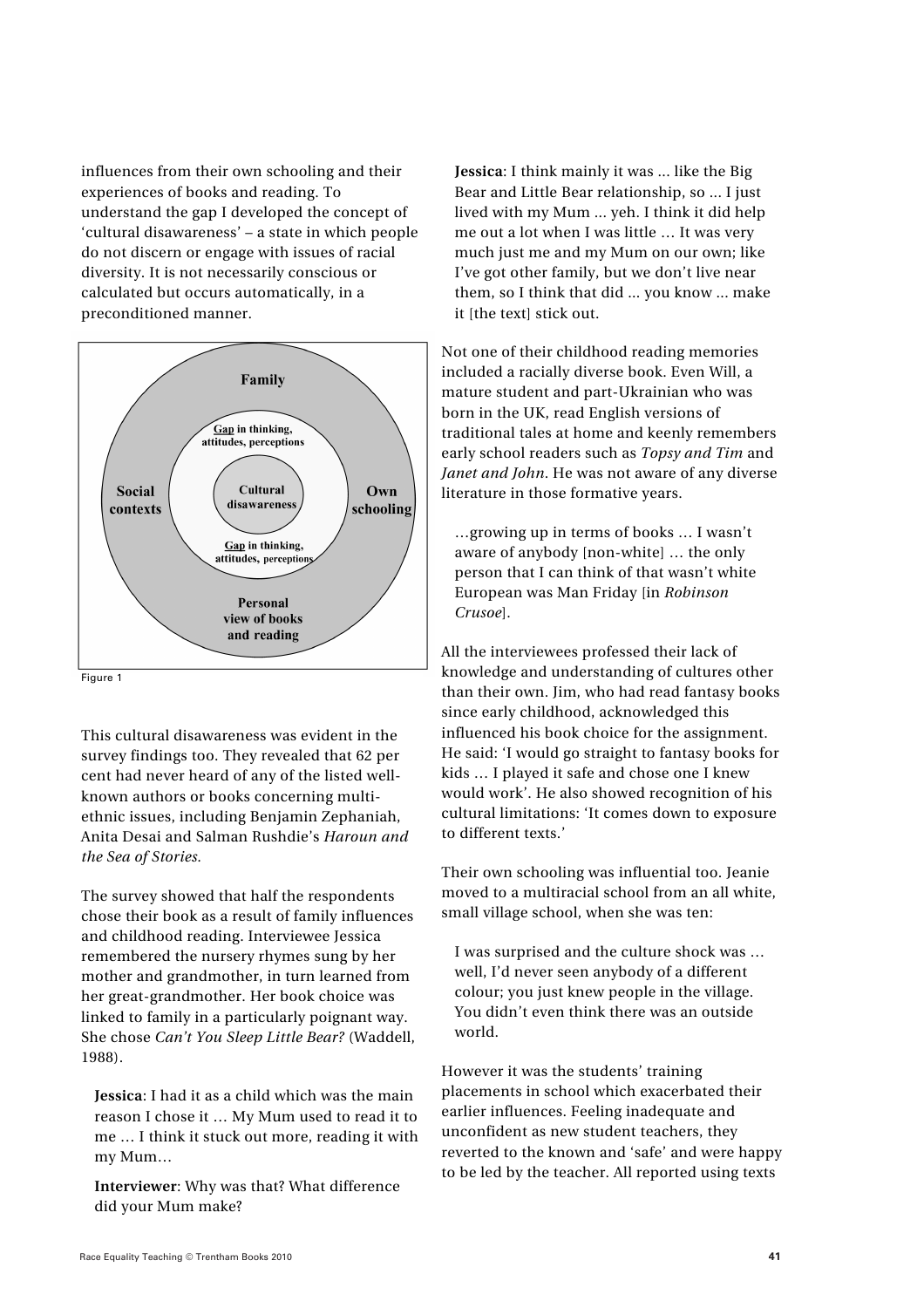chosen by the class teacher – according to Will it was 'one worry dealt with'. He added:

…you are in an environment that dictates what you should be choosing, and you're given a booklist and ideas. You tend to stick with what's traditional.

The school placements of these students were in mainly white schools where a white monoculture was presented in items like displays or curriculum requirements for their planning. Lou was placed in an all-white primary school and reflected that she had never seen any racially diverse books used in teaching or had the opportunity to use any.

## **Seeds of resistance**

In the student teachers' responses I found repetition, patterns and threads, detected in the early data, of a lack of cultural and ethnic awareness. But what also emerged in the interviews were anomalies or 'seeds of resistance' – early signs of pushing against 'cultural disawareness'.

Will, part Ukrainian, articulated his difference from his peers:

My granddad was dark skinned and my mother was a single teenage mum, so although I .did not know it at the time, I grew up understanding what it meant to be different.

His later employment in a firm which employed many Black and Asian people also affected his outlook:

You want school to reflect what's life. The reality is that you might grow up in a white area…but that's not how the World is … As educators we have the opportunity to make sure that children experience as many opportunities as they can and as diverse [sic] as they can.

Helena became more aware of societal attitudes towards difference and disadvantage because of her mother's job as a care worker with learningdisadvantaged people. Jessica often visited the

school of her aunt, the headteacher of a multiracial West Midlands primary school.

…it's always been a main issue with her that when she was doing displays…it was always, always racially-diverse displays; the importance of including other cultures has been kind of drummed into me.

Lou was able to hold onto her positive beliefs about issues of diversity while on placement at a white school which displayed contrary tendencies. She described the community as narrow and inward-looking and felt this was reflected in the school's outlook. As well as by the lack of racially diverse books, resources and displays she was disturbed by a particular incident:

…they had an Asian child join the school, the white parents were very against it and they complained. It was white, working-class… really old-fashioned, values like that … I think they [school] were concerned about upsetting people, rather than anything else.

This incident jarred Lou's sensibilities and understanding about teaching children equitably. She describes the role of racially diverse children's books as helping to widen and deepen understanding, 'to get rid of their ignorance a little bit', and where black characters can provide models and negate children's feelings of isolation.

Jessica has Muslim friends at university from whom she seeks advice on cultural issues, but would welcome a greater ethnic mix on campus. She valued the input of a former Muslim man in her teaching group because of his different viewpoint: 'He could bring something else to the group … it made you think about things more.' Helena too, felt hampered by the monocultural nature of the campus and deplored the views of other students who told her of their disappointment of being placed in multi-ethnic schools.

[They] would say 'teaching's teaching, but I think it's [racially-aware teaching] important … it's the different experience that's important.